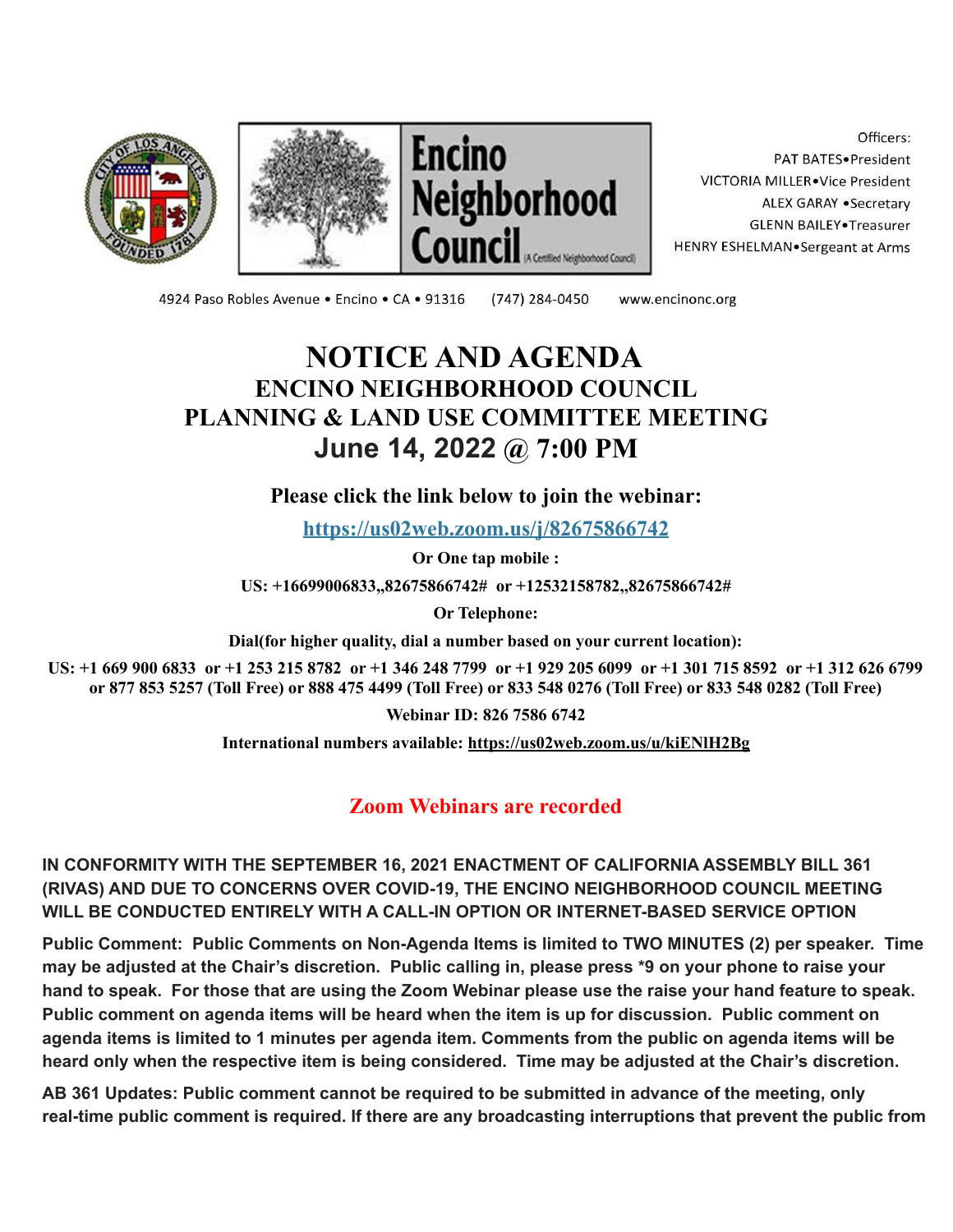observing or hearing the meeting, the meeting must be recessed or adjourned. If members of the public are **unable to provide public comment or be heard due to issues within the Neighborhood Council's control, the meeting must be recessed or adjourned.**

#### *Committee members***:**

1-\*Darin Spillman: Chair, 2-\*Lee Blumenfeld 3-\*Eliot Cohen 4- \*Alex Ventura 5- Diane Rosen 6- Brian Ross 7- John Donaty 8- Jeff Klausner 9- Dave Grinberg

#### *Alternate Committee Members:*

\*Denotes Board Member/Alternate (maximum 5 allowed)

#### **1. Call to Order, Start recording. Roll call, determination of quorum, selection of voting PLU committee Members, Selection of Secretary for the meeting.**

**2. Approval of Prior Planning & Land Use Committee minutes.** Discussion and possible action to approve Draft PLU Committee Meeting Minutes. No Minutes were compiled last meeting.

- **3. Public Announcements**:
- **4. Action Items: Votes may be taken on all action items.**

**4a. (PLU-14-06-001) Discussion and Possible Action:** The ENC PLU Committee will discuss Council File 22-0158 <https://cityclerk.lacity.org/lacityclerkconnect/index.cfm?fa=ccfi.viewrecord&cfnumber=22-0158> regarding homeless housing facilities.

**4b. (PLU-14-06-002) Discussion and Possible Action:** The Applicant, SRM Development, LLC, is seeking a Conditional Use Permit to allow for the sale and dispensing of a full line of alcoholic beverages for on-site consumption in conjunction with the operation of a 115,886-square foot recently approved (ZA-2019-6479-ELD-SPP-SPR) senior living facility "Vered on Ventura" ("Project"), located at 16161-16163 W Ventura Boulevard (the "Subject Property"). The Subject Property is zoned C4-1L and located within the Ventura Cahuenga Boulevard Corridor Specific Plan and designated Regional Commercial. The senior living facility will operate 24 hours a day, 7 days a week, with proposed hours of alcohol service and sales from 6 am to midnight, 7 days a week.

**5. Public Comment on Non-Agenda Items – Public Comments on Non-Agenda Items is limited to TWO MINUTES (2) per speaker. Time may be adjusted at the Chair's discretion. Public calling in, please press \*9 on your phone to raise your hand to speak. For those that are using the Zoom Webinar please use the raise your hand feature to speak. Public comment on agenda items will be heard when the item is up for discussion.**

**Committee Member Comment on Items NOT on this Agenda**

**Adjournment (9:00 PM)**

Next PLU Meeting:

The Encino Neighborhood Council (ENC), is a Certified Neighborhood Council of the City of Los Angeles which ADVISES City,